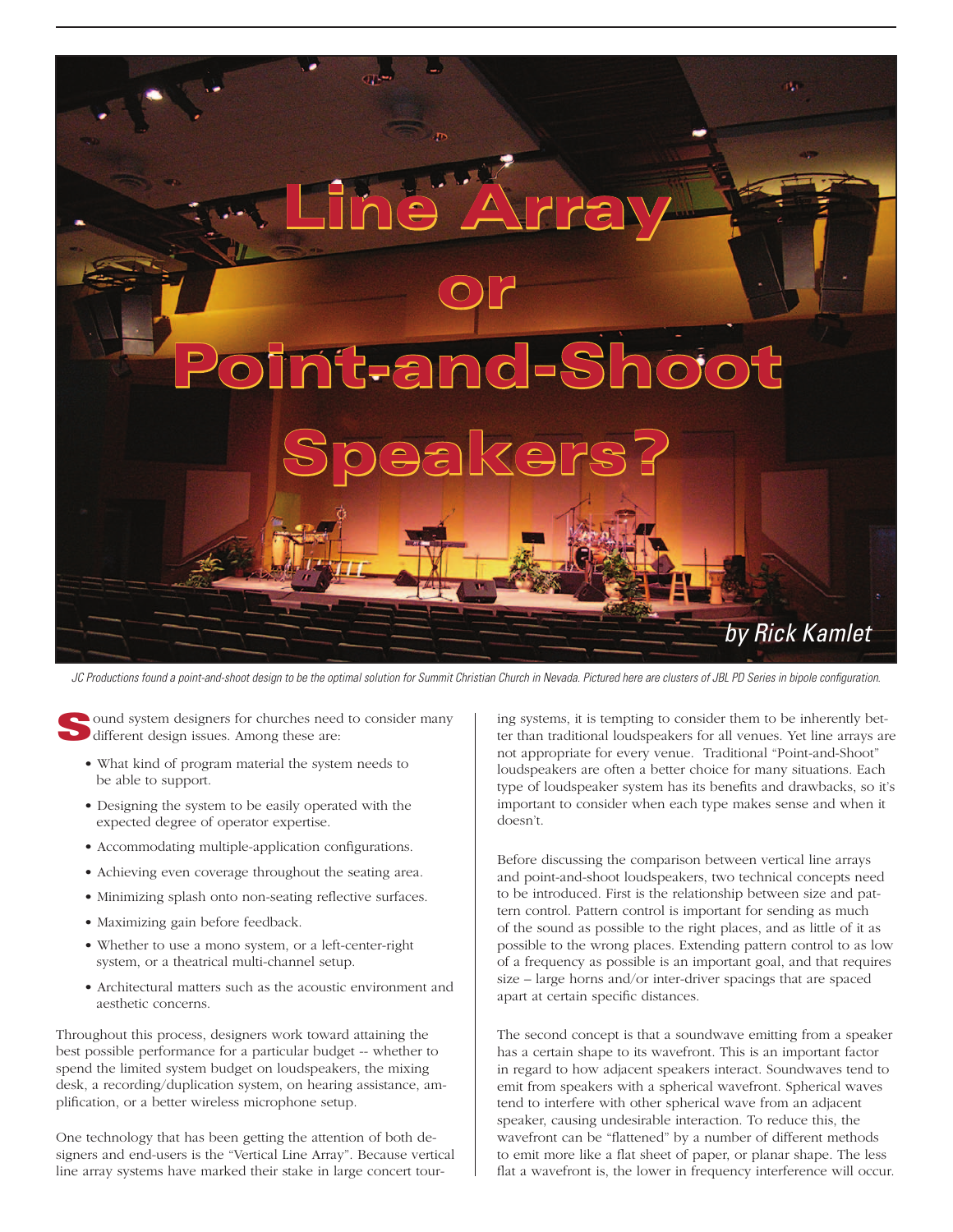

Side view of the vertical line array design for the City Church Plateau campus in the Seattle area.

A goal of properly functioning vertical line arrays is to flatten the wave in the vertical plane as much as possible, moving the frequency of interference up to the highest possible frequency to create a true "ribbon of sound". We will go into both these concepts in greater depth later in this article.

## **VERTICAL LINE ARRAY LOUDSPEAKERS**

Let's start by looking at the benefits of line arrays. Line arrays have a number of advantages when applied in the right venue.

#### **ADVANTAGES**

Vertical Pattern Control -- Tall line arrays can achieve narrow vertical coverage down to a substantially low frequency. This sends less sound to the ceiling, reducing bothersome reflections back into the listening space and increasing the direct-to-reverberant ratio to the listeners. This also reduces the amount of sound projecting onto the chancel or stage area, decreasing the amount of sound that regenerates back into the microphones, cleaning up the sound and increasing the gain before feedback.

Drop-Off With Distance -- While line arrays don't really project in the "wedge of cheese" shape that early over-simplifications indicated, they do drop off more slowly with distance, resulting in more consistent sound levels from front to back within the room. By adjusting the angle and amplitude of the individual modules of a large array, more sound can be projected to the back of the room than to the front. This further assists with evenness of coverage from front to back.

SPL Capability -- Some models of line array systems utilize a lot of transducers. Using a lot of transducers is one method by which the necessary vertical wavefront flatness is achieved so that adjacent cabinets combine coherently. These line array usually have higher SPL capability than is required just by virtue of the number of drivers, allowing the system to be utilized well below its stress point. This high SPL capability of some models of vertical line arrays can be a real advantage for churches expecting concert-level sound reinforcement for visiting national acts.

Working Systems -- In "working" systems - those that need to be set up for certain services or events and taken down when not in use -- the advanced tour-type rigging allows that to happen quickly with a minimum of personnel required. This is a more common requirement in venues like concert halls where they strike it for symphonic music and raise it for pops music requiring sound reinforcement.

**Rigging** -- The appearance of a cleanly rigged line array can sometimes be more visually acceptable. For example, the JBL VerTec system at Walt Disney Concert Hall in Los Angeles hangs unscrimmed in the midst of a spectacular Frank Gehry designed room.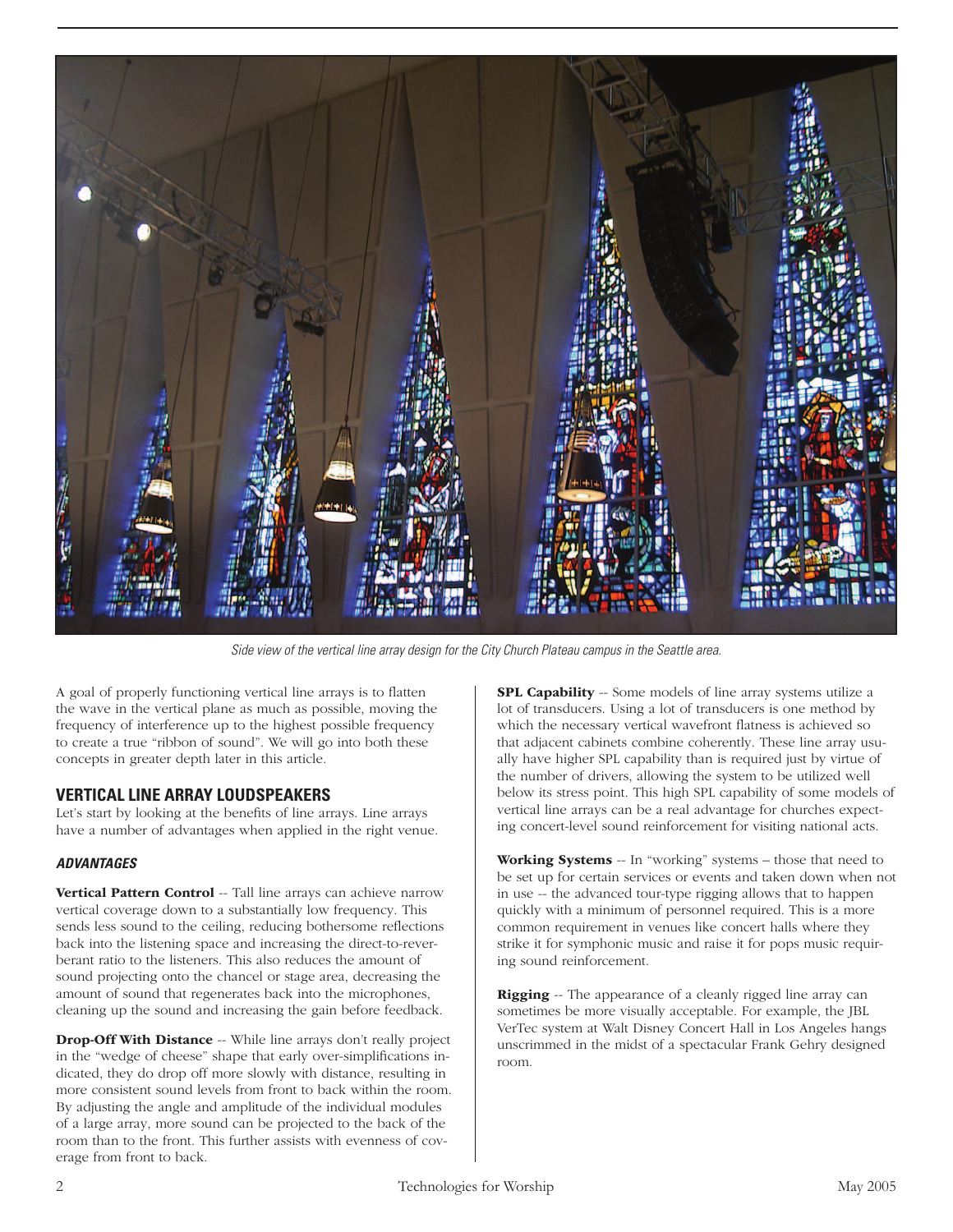## **DISADVANTAGES**

What are disadvantages of line arrays?

Rear Reflections -- It's difficult when you're projecting so much sound toward the back seating rows to not get some kind of reflection from the back wall. If the architecture of the room is such that the wall is convex or highly reflective (windows, for example), the reflection can be particularly bothersome, muddying music and degrading the intelligibility of speech.

Shallow Rooms -- In rooms that are shallow, a line array system -- which excels at projecting sound long distances – often is not the right match to the coverage requirements of the room.

Height Requirement -- How a vertical line array fits into the architecture of a space depends on the space itself. Vertical pattern control is achieved through height. The line array requires a lot of vertical height, which sometimes does not exist in the room.

If there is not enough vertical space for the line array to be very tall, the array will loose pattern control at a higher frequency, allowing more of the low and mid frequencies to project up to the ceiling and down to the chancel or stage area.

Line Arrays In Shape Only -- A fairly recent issue that the designer needs to be on guard against involves speakers that are line array in shape only, but not in performance. With the popularity of line arrays, some manufacturers have begun simply orienting their regular 2-way speaker cabinets on their sides with a rigging system that forms a vertical line of speakers. It's inexpensive, but unfortunately also ineffective. Whereas proper combination between adjacent cabinets requires that the wave be sufficiently flat vertically, sound waves from single horns emerge in a spherical shape (not flat in either the vertical or horizontal plane). Some real line array systems achieve the required flatness via multiple high frequency and/or mid frequency drivers in each cabinet, or via a reflecting horn design that flattens the sound wave vertically. Simple single horn speakers are not the right component to achieve this wave shape. Such systems loose proper line array performance at a surprisingly low frequency, depending on a number of factors including the box height.

Expense -- Good quality vertical line arrays tend to be expensive. They consist of a large number of fairly expensive cabinets with a higher quantity of drivers. The system designer needs to consider whether this expenditure is best spent on loudspeakers or on other parts of the system.

# **POINT-AND-SHOOT LOUDSPEAKERS**

Let's compare this to point-and-shoot loudspeakers. By "Point-and-Shoot", I mean traditional speakers where each covers a certain defined area of the listening space, either individually or as part of an array. Instead of pointing out advantages and disadvantages, I will touch on some design considerations and points of comparison to line arrays.

Size -- Similar to line arrays, point-and shoot speakers achieve pattern control in proportion to size. In high and mid frequencies, the size of the horn determines the frequency to which pattern in maintained. In low frequencies, spaced drivers are sometimes used to extend vertical pattern control. Many people's experience with point-and-shoot loudspeakers comes from systems utilizing



Vertical Line Array



Point-and-Shoot Speakers

small cabinets with small horns. Loudspeakers large enough to achieve good pattern control can provide a substantial improvement in sound quality.

**Suspension** -- Single point-and-shoot speakers can be simple to suspend via load-rated eyebolts and aircraft cable. While many point-and-shoot loudspeakers are now available with pre-engineered rigging systems, rigging can be more involved for complex point-andshoot arrays.

Versatility -- Point-and-shoot speakers are versatile in their ability to match the requirements of the room architecture. Being more compact than a tall line array, they can be easier to build into facades, if the visual appearance requires.

The versatility of point-and-shoot speakers also exhibits itself in the designer's ability to select from a broad pool of point-andshoot models to find the desired vertical coverage combined with a more flexible selection of whichever horizontal coverage angle is required – from narrow to wide -- to match the coverage requirements of the architecture.

Low Frequency Pattern Control -- Vertical pattern control in point-and-shoot speakers often does not extend as low in frequency as vertical line arrays, because the size of the line array may be greater than that of the point-and-shoot individual speaker or array. Nevertheless, an acceptable degree of pattern control can often be achieved. In some venues, the amount of splash onto the stage is not a problem. When it is a problem, vertical pattern control can be extended down in frequency by use of a "bipole" configuration (sometimes incorrectly called a "dipole", which actually refers to sources that are out of polarity with one other). A bipole consists of two driver sources – either individual drivers or multiple driver cabinets -- separated vertically in space by a certain distance. One of the drivers can be in a traditional multi-way cabinet and the other can be a second cabinet installed below or above it.



Figure 3 Bipole configuration using point-and-shoot loudspeaker.